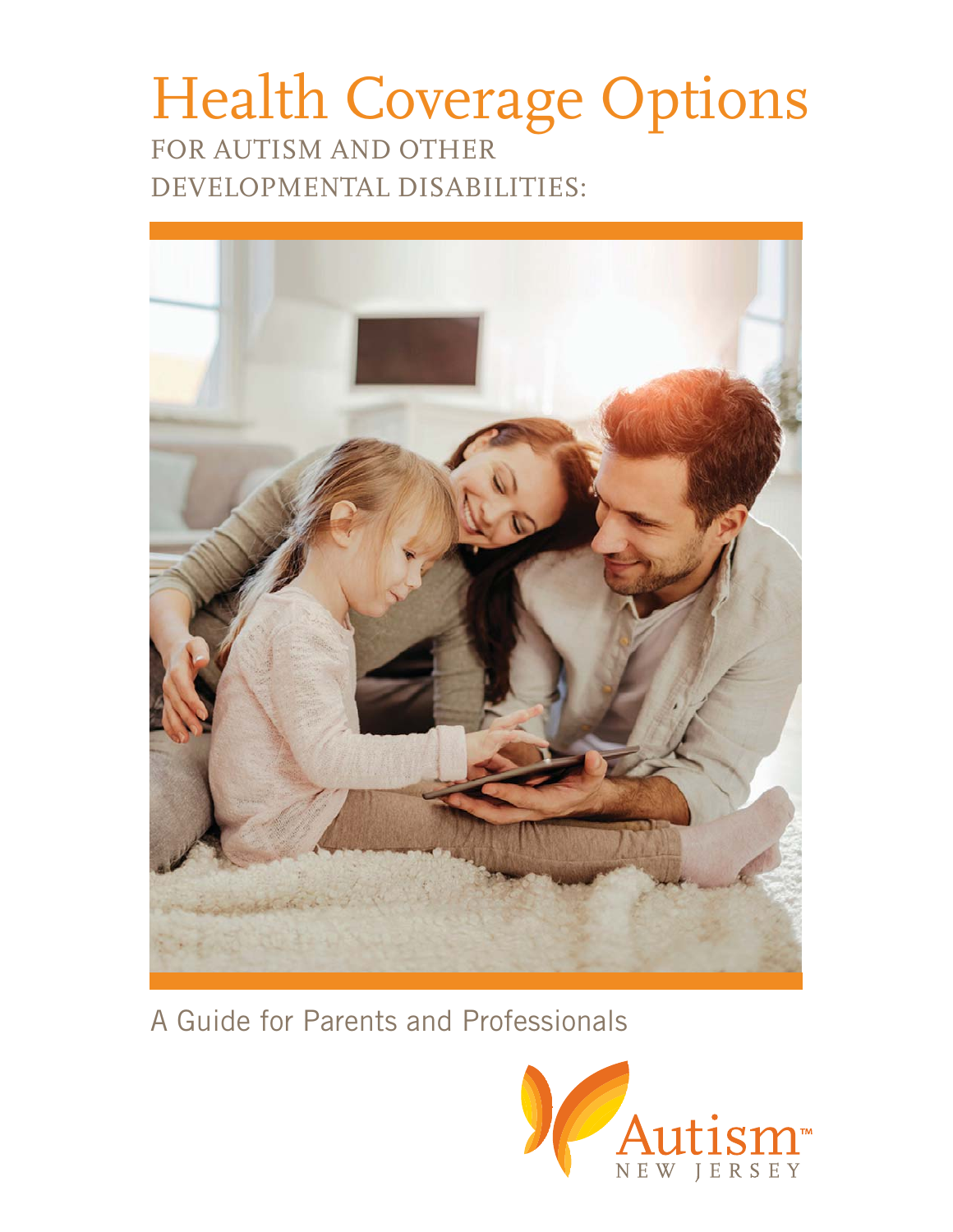|                                                                                                                                                        |             | Table of Contents                                                                                      |
|--------------------------------------------------------------------------------------------------------------------------------------------------------|-------------|--------------------------------------------------------------------------------------------------------|
|                                                                                                                                                        |             | $\cdots \cdots \cdots 4$                                                                               |
|                                                                                                                                                        |             | $\cdots \cdots 4$<br>Types of Health Plans and How They Affect Coverage                                |
| to ensuring safe and fulfilling lives<br>w Jersey is a nonprofit agency<br>uals with autism.                                                           |             | 5-7<br>Understanding the Most Common Types of Health Coverage                                          |
| n, and public policy initiatives,<br>lualized services provided with skill<br>iity's many contributions to society<br>quality of life.                 | $\bigoplus$ | $8 - 10$<br>Health Coverage Laws that Protect People with Autism and                                   |
| every<br>and<br>ential voice for the community<br>ves of individuals with autism                                                                       |             |                                                                                                        |
| ic Policy · Awareness                                                                                                                                  | (©          | $.12 - 13$<br>Steps to Accessing Benefits.                                                             |
| nunity in New Jersey since 1965.                                                                                                                       |             | $\overline{4}$<br>Treatments Covered Under the Autism and Other Developmental<br>Disabilities Mandate. |
|                                                                                                                                                        | B           |                                                                                                        |
| N). Funding for the initial development<br>guide is provided by The Statewide<br>e U.S.Department of Health and<br>hild Health Bureau.                 |             | 16                                                                                                     |
| ildren and youth. SPAN is New Jersey's<br>on Center and Family to Family Health<br>h birth through 26 across systems,<br>ssistance, support, advocacy, |             |                                                                                                        |
|                                                                                                                                                        |             |                                                                                                        |

ABOUT AUTISM NEW JERSEY **ABOUT AUTISM NEW JERSEY**



committed to ensuring safe and fulfilling lives Autism New Jersey is a nonprofit agency for individuals with autism. Autism Ne for individ committed

Autism New Jersey leads the way to lifelong individualized services provided with skill and compassion. We recognize the autism community's many contributions to society Through awareness, credible information, education, and public policy initiatives, and work to enhance their resilience, abilities and quality of life. Through awareness, credible information, educatio Autism New Jersey leads the way to lifelong indivic and compassion. We recognize the autism commun and work to enhance their resilience, abilities and

systematically and compassionately improves the lives of individuals with autism every Autism New Jersey serves as a collective and influential voice for the community and Autism New Jersey serves as a collective and influe systematically and compassionately improves the I day through our four core service pillars: day through our four core service pillars:

**Information Services · Education and Training · Public Policy · Awareness** Information Services - Education and Training - Publ

We're proud to have been serving the autism community in New Jersey since 1965. We're proud to have been serving the autism comn

### **ABOUT SPAN ABOUT SPAN**



Parent Advocacy Network (SPAN). Funding for the initial development Funding for the printing of this guide is provided by The Statewide of this guide was provided by the U.S.Department of Health and Human Services Maternal and Child Health Bureau. of this guide was provided by the Human Services Maternal and C Funding for the printing of this Parent Advocacy Network (SPA

to enable families to advocate on behalf of their children and youth. SPAN is New Jersey's federally-designated Parent Training and Information Center and Family to Family Health and leadership development for families of children birth through 26 across systems, SPAN provides information, training, technical assistance, support, advocacy, SPAN provides information, training, technical as and leadership development for families of children to enable families to advocate on behalf of their ch ederally-designated Parent Training and Information Information Center. Information Center.

SPAN's motto is Empowered Parents: Educated, Engaged, Effective! **SPAN's motto is Empowered Parents: Educated, Engaged, Effective!**

Thank you to Autism New Jersey Information Services Manager Elena Graziosi, M.Ed. Thank you to Autism New Jersey Information Services Manager Elena Graziosi, M.Ed. for her contribution to the writing of this publication. for her contribution to the writing of this publication.

October 2016; Edition | Autism New Jersey | 609.588.8200 | www.autismnj.org October 2016; Edition | Autism New Jersey | 609.588.8200 | www.autismnj.org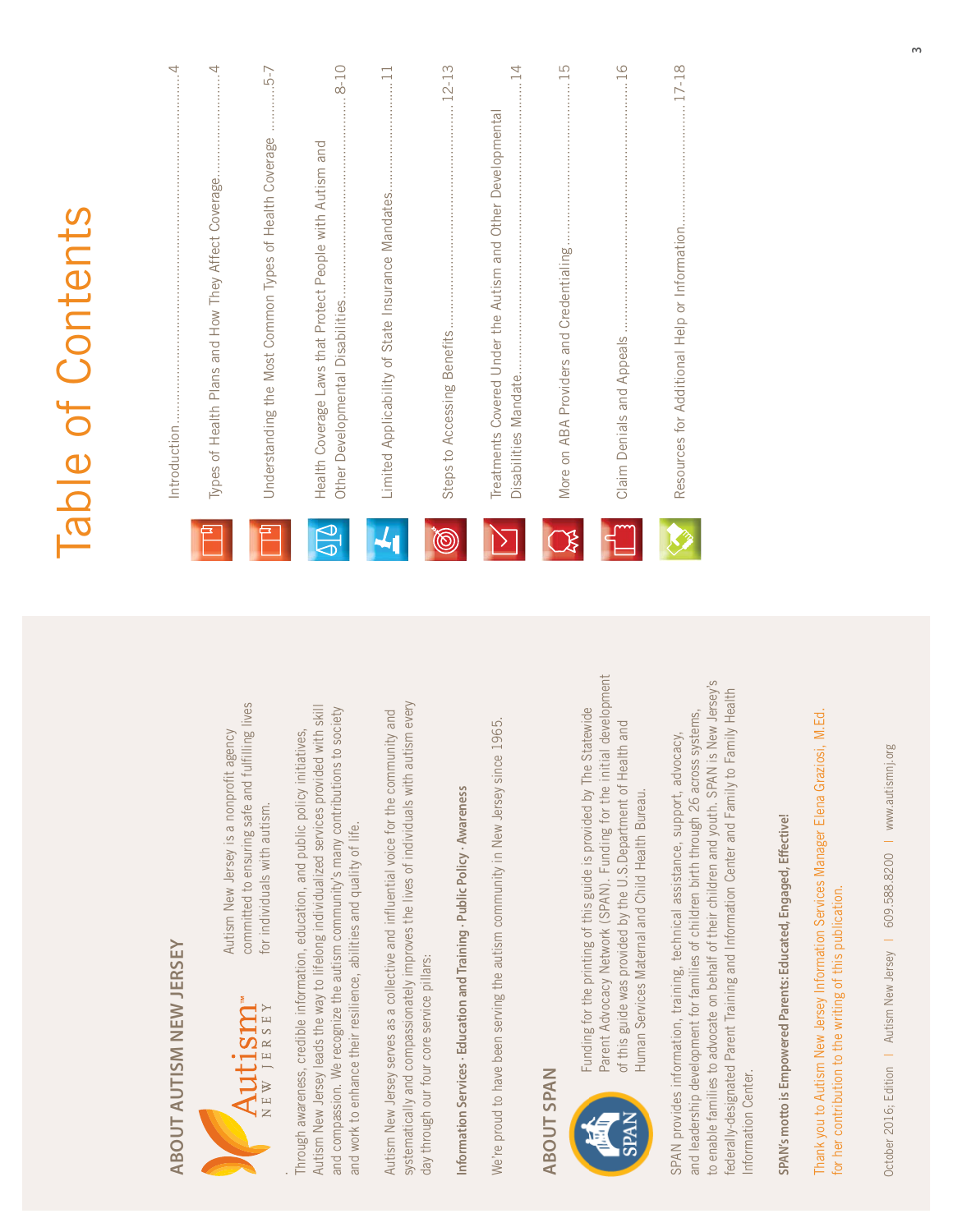# Introduction Introduction

*developmental disability, families may look to their*  developmental disability, families may look to their *When a child is diagnosed with autism or another*  When a child is diagnosed with autism or another *health plan to find out if treatment is covered.*  health plan to find out if treatment is covered.

to these types of plans, how those laws affect what benefits are covered, and it provides to these types of plans, how those laws affect what benefits are covered, and it provides It describes different types of health coverage plans, what federal and state laws apply This guide was created for parents and professionals who need to understand health This guide was created for parents and professionals who need to understand health t describes different types of health coverage plans, what federal and state laws apply coverage options for the treatment of autism and other developmental disabilities. coverage options for the treatment of autism and other developmental disabilities. ips on accessing benefits. tips on accessing benefits.

Ensuring that children receive the full range of intervention available through their health Ensuring that children receive the full range of intervention available through their health type of coverage a family has and what is required under federal and state laws can help type of coverage a family has and what is required under federal and state laws can help coverage is a collaborative effort between parents and professionals. Understanding the coverage is a collaborative effort between parents and professionals. Understanding the parents and professionals confidently navigate the process. parents and professionals confidently navigate the process

# Types of Health Plans Types of Health Plans and How They Affect Coverage and How They Affect Coverage

**elderly.** 

When describing health coverage plans, it is common to use the term insurance to describe When describing health coverage plans, it is common to use the term *insurance* to describe how medical expenses are paid. However, being *covered* is not necessarily the same as now medical expenses are paid. However, being covered is not necessarily the same as being *insured* and it can mean the difference as to whether or not the plan must cover being insured and it can mean the difference as to whether or not the plan must cover the expense. the expense.

receive the health care they need. Some laws were broadly designed to protect consumers eceive the health care they need. Some laws were broadly designed to protect consumers from being excluded from coverage due to circumstances such as a pre-existing medical from being excluded from coverage due to circumstances such as a pre-existing medical condition; others were designed to protect individuals with specific health care needs, Various state and federal laws are in place to protect individuals and ensure that they Various state and federal laws are in place to protect individuals and ensure that they condition; others were designed to protect individuals with specific health care needs, such as those needing treatment for mental illness. such as those needing treatment for mental illness.

Whether or not a plan must comply with an insurance law depends on the type of plan, Whether or not a plan must comply with an insurance law depends on the type of plan. and whether the law was enacted on the state or federal level. and whether the law was enacted on the state or federal level.

developmental disabilities (DD), and explains why federal and state insurance laws developmental disabilities (DD), and explains why federal and state insurance laws This guide explores important laws that protect individuals with autism or other This guide explores important laws that protect individuals with autism or other apply to some plans but not others. **Let's get started.**  apply to some plans but not others. Let's get started.





# Understanding the Most Common Types of Understanding the Most Common Types of Health Coverage Health Coverage

### **MEDICAID/NEW JERSEY MEDICAID/NEW JERSEY FAMILYCARE** FAMILYCARE

Public

Health Plans

Health Plans

**A public health plan is one run by the state to cover individuals with low income and/ or disabilities, or the** 

A public health plan

is one run by the state

with low income and/ or disabilities, or the

to cover individuals



Medicaid is a state- and federally-funded public health insurance program that provides medical and health services to individuals health problems are averted or diagnosed and treated as early as NJ FamilyCare includes people enrolled in the Children's Health assure that children receive early detection and preventive care, it can provide some coverage of autism services through EPSDT, Medicaid benefit package required for adults and is designed to health problems are averted or diagnosed and treated as early as rogram that provides medical and health services to individuals Medicaid benefit package required for adults and is designed to assure that children receive early detection and preventive care, VJ FamilyCare includes people enrolled in the Children's Health possible." Although NJ FamilyCare is not currently required by Insurance Program (CHIP), Medicaid and Medicaid expansion. t can provide some coverage of autism services through EPSD Division of Medical Assistance and Health Services (DMAHS). law to cover therapy such as Applied Behavior Analysis (ABA), oossible." Although NJ FamilyCare is not currently required by **https://www.medicaid.gov/Federal-Policy-Guidance/Down**nsurance Program (CHIP). Medicaid and Medicaid expansion in addition to medically necessary treatment services, so that Intrps://www.medicaid.gov/Federal-Policy-Guidance/Downwith low income and/or disabilities. In New Jersey, Medicaid Division of Medical Assistance and Health Services (DMAHS) Children in Medicaid benefit from the EPSDT (Early Periodic guidance memo issued by the Federal Center for Medicaid & Screening Diagnostic & Treatment) provision. According to a Screening Diagnostic & Treatment) provision. According to a suidance memo issued by the Federal Center for Medicaid & n addition to medically necessary treatment services, so that such as developmental screenings. The memo is available at Children in Medicaid benefit from the EPSDT (Early Periodic aw to cover therapy such as Applied Behavior Analysis (ABA such as developmental screenings. The memo is available at vith low income and/or disabilities. In New Jersey, Medicaid CHIP Services, "the EPSDT benefit is more robust than the is known as NJ FamilyCare, and is administered by The than the s known as NJ FamilyCare, and is administered by The HIP Services, "the EPSDT benefit is more robust loads/CIB-07-07-14.pdf **loads/CIB-07-07-14.pdf**

### MEDICARE **MEDICARE**

hospital and medical care for people age 65 and older and some hospital and medical care for people age 65 and older and some Medicare is a federal health insurance program that pays for Medicare is a federal health insurance program that pays for individuals with disabilities under age 65 individuals with disabilities under age 65.

Medicare is not mandated to cover specific therapy for autism or Medicare is not mandated to cover specific therapy for autism or other developmental disabilities. other developmental disabilities.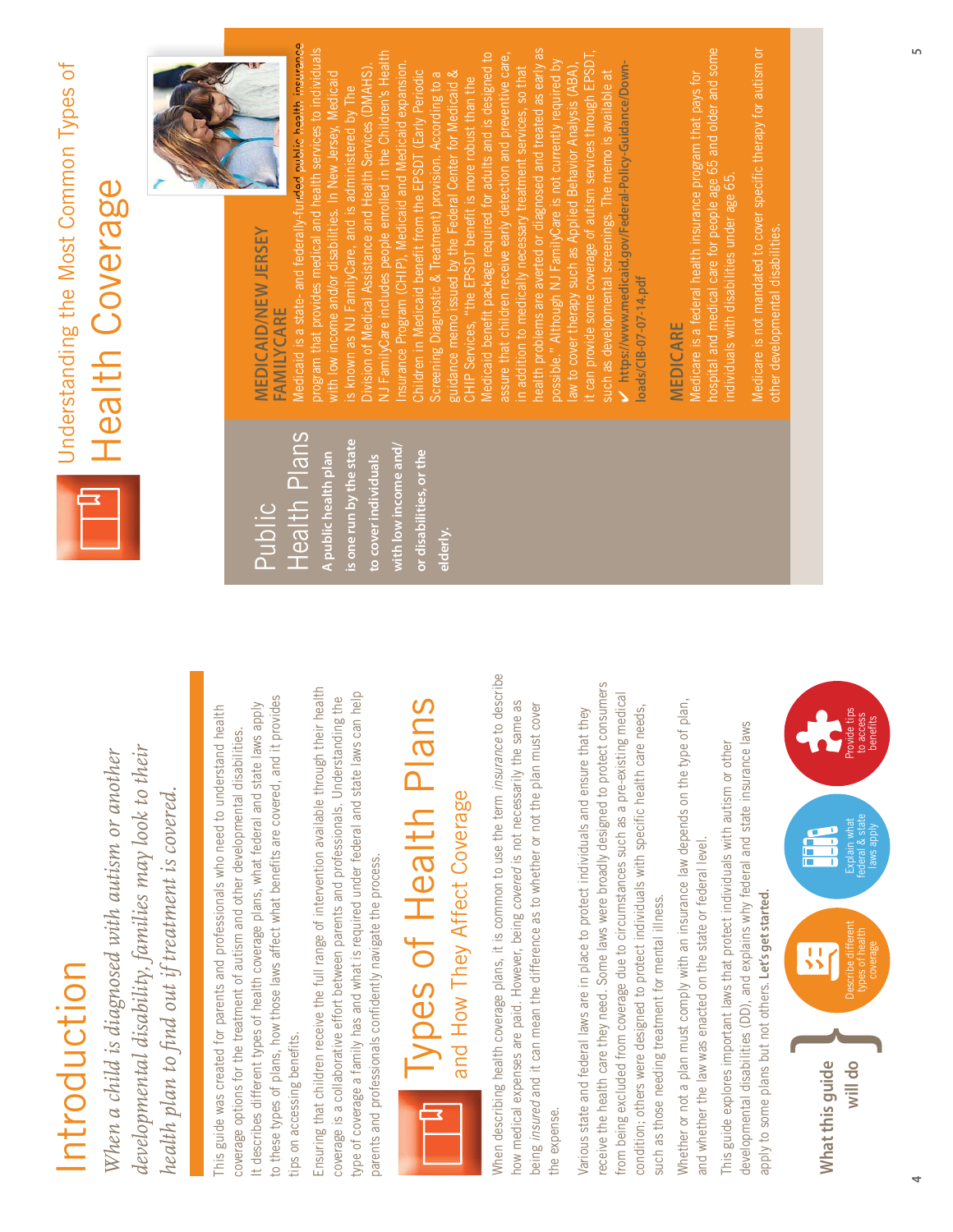

#### Individual Plans Individual Plans Sponsored and Sponsored and Employer-

**by private-sector employers. Employees directly or through the health insurance**  by private-sector employers. Employees lirectly or through the health insurance **their families through plans sponsored plan. In some cases, individuals have**  their families through plans sponsored plan. In some cases, individuals have **In New Jersey, many individuals have**  n New Jersey, many individuals have **health coverage for themselves and may contribute to a monthly amount for coverage, and depending on the**  realth coverage for themselves and may contribute to a monthly amount for coverage, and depending on the from an insurance company, either **from an insurance company, either**  employer, the plan is either a self**funded/selfinsured or fullyinsured** unded/self-insured or fully-insured **employer, the plan is either a self** private plans that they purchase **private plans that they purchase marketplace.** marketplace.



## FULLY-INSURED PLANS **FULLYINSURED PLANS**

A fully-insured plan is one in which an A fully-insured plan is one in which an a plan from an insurance company to plan from an insurance company to employer or an individual purchases cover the cost of health care. Under these plans, the insurance company employer or an individual purchases over the cost of health care. Under nese plans, the insurance company directly assumes the risk and pays irectly assumes the risk and pays claims for covered treatment and services.

can obtain the plan directly from an themselves and their families. They an obtain the plan directly from an remselves and their families. They insurance company or if they can benefit from a premium subsidy, enefit from a premium subsidy, Individuals can purchase fully ndividuals can purchase fullythrough the health insurance prough the health insurance insured individual plans for nsured individual plans for marketplace. narketplace.

insurance laws of the **insurance laws of the**  Fully-insured plans **Fully-insured plans**  state in which the **state in which the**  are subject to the **are subject to the**  policy is issued. **policy is issued.**



## SELF-FUNDED PLANS **SELFFUNDED PLANS**

although some small employers may also self-fund. although some small employers may also self-fund which at the direction of the employer, negotiates These plans are common among large employers, which at the direction of the employer, negotiates These plans are common among large employers, the cost of employees' or members' health care. an employer or union will create a fund to cover 1974, employers can create self-funded health out of the fund, and the employer assumes the administrative tasks, such as customer service. an employer or union will create a fund to cover he cost of employees' or members' health care out of the fund, and the employer assumes the risk of covering the individuals under the plan. 974, employers can create self-funded health administrative tasks, such as customer service. buying insurance from an insurance company, Many self-funded plans are administered by a buying insurance from an insurance company, The cost of treatment and services is paid for The cost of treatment and services is paid for isk of covering the individuals under the plan Many self-funded plans are administered by a third party (such as an insurance company), costs, processes claims, and performs other costs, processes claims, and performs other Retirement Income Security Act (ERISA) of hird party (such as an insurance company) Retirement Income Security Act (ERISA) of benefit plans. This means that rather than benefit plans. This means that rather than Under a federal law called the Employee Jnder a federal law called the Employee



Self-funded plans are only subject **Self-funded plans are only subject from state insurance mandates,**  from state insurance mandates, including the autism and other **including the autism and other**  to federal laws and are exempt **to federal laws and are exempt**  DD insurance mandate. **DD insurance mandate.** 



#### **STATE EMPLOYEE STATE EMPLOYEE HEALTH PLANS HEALTH PLANS**

Employees Health Benefits Program Employees Health Benefits Program plans, they must comply with some plans, they must comply with some state health insurance mandates. Benefits Program and the School these are technically self-funded cover state employees. Although hese are technically self-funded Benefits Program and the School cover state employees. Although The New Jersey State Health The New Jersey State Health



Most Common Types of Health Coverage in New Jersey **Most Common Types of**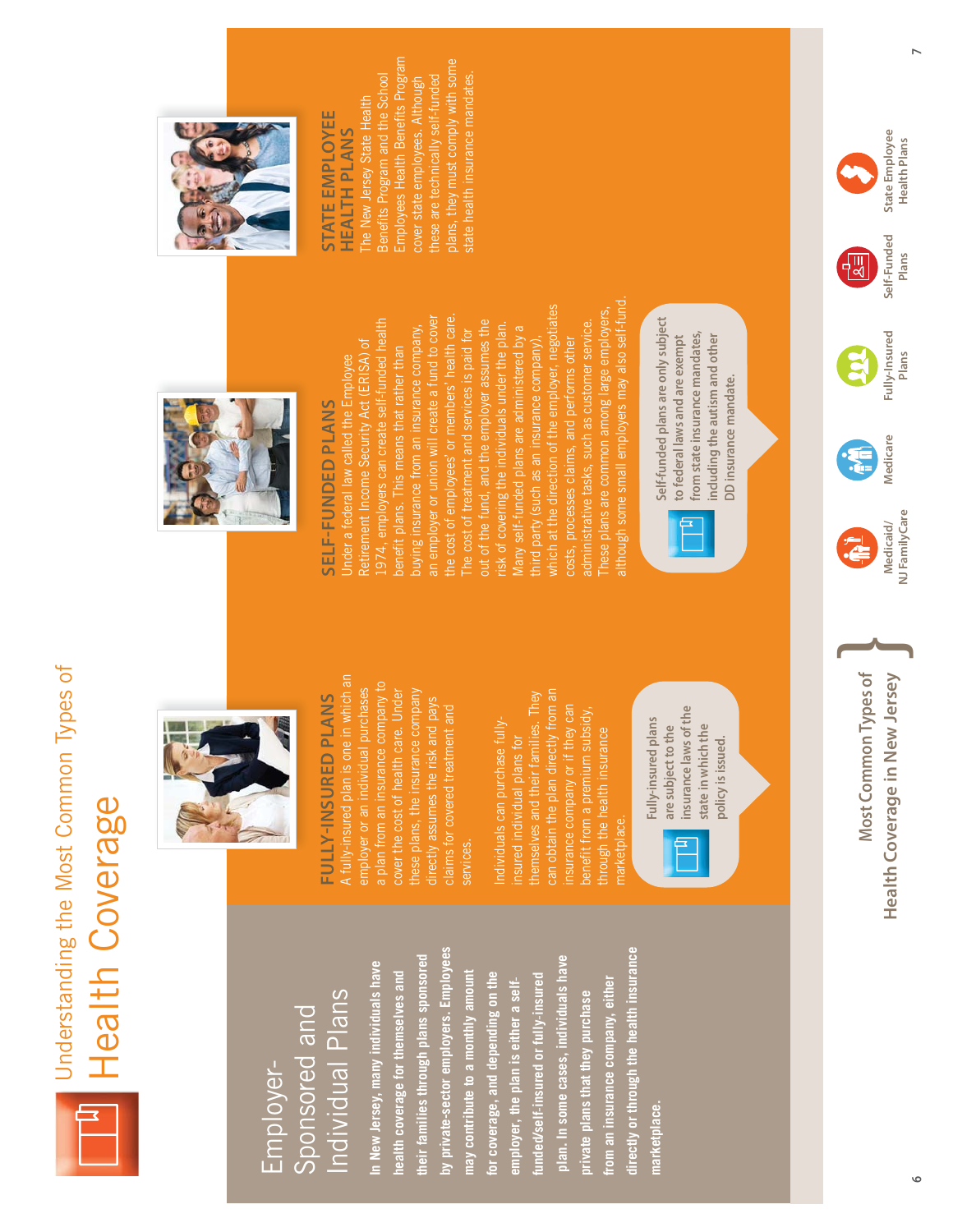| On August 13, 2009, New Jersey became the 15th state to pass a law<br>important to note that NJ was the only state to expand this beyond<br>protections to children with other developmental disabilities. It is<br>mandating autism insurance coverage and the first to expand its | principles of applied behavior analysis (ABA) for the treatment<br>115 Health Benefits Coverage for Autism and Other Developmental<br>Medically necessary physical therapy, occupational therapy<br>autism to include other developmental disabilities. P.L. 2009 c.<br>Expenses for screening and diagnosis of autism spectrum<br>Medically necessary behavioral intervention based on the<br>Certain family cost share expenses incurred through the<br>Disabilities requires insurers subject to the mandate to cover:<br>disorders (ASD) or other developmental disability (DD).<br>and speech therapy.<br>of autism.<br>$\bullet$<br>$\bullet$                           | type, is available at v www.njleg.state.nj.us/2008/Bills/PL09/115_.htm<br>The New Jersey Department of Banking and Insurance (DOBI) issued an<br>advisory bulletin on January 14, 2010 to all New Jersey health benefit<br>The full text of the mandate, with statutory codifications for each plan<br>New Jersey Early Intervention System. | When it was implemented, the law specified that ABA for people with<br>plan providers regarding the implementation of the mandate. The full<br>www.state.nj.us/dobi/bulletins/blt10_02.pdf<br>text of the bulletin is available at                                                                                                        | of the age limit of 21 years for applied behavior analysis, as well as visit<br>In addition, the implementing regulations under MHPAEA preclude use<br>year for ABA. Due to the federal Patient Protection and Affordable Care<br>autism was for individuals under 21, and it set a cap of \$36,000 per<br>Act (ACA), the dollar amount cap no longer applies. | individual plans to comply with federal regulations. Autism New Jersey<br>Therefore, in 2014 DOBI adopted amendments to small employer and<br>provided clinical expertise and technical assistance in support of the<br>limits for speech, occupational and physical therapy. | http://www.state.nj.us/dobi/division_insurance/ihcseh/rules/<br>http://www.state.nj.us/dobi/division_insurance/ihcseh/rules/<br>amendments, which are summarized on the DOBI website.<br>ihcprn1014/proposalsummary.pdf<br>seh1014/adopt/summary.pdf<br>$\mathbf{v}$<br>Š                                                                                                |
|-------------------------------------------------------------------------------------------------------------------------------------------------------------------------------------------------------------------------------------------------------------------------------------|-------------------------------------------------------------------------------------------------------------------------------------------------------------------------------------------------------------------------------------------------------------------------------------------------------------------------------------------------------------------------------------------------------------------------------------------------------------------------------------------------------------------------------------------------------------------------------------------------------------------------------------------------------------------------------|----------------------------------------------------------------------------------------------------------------------------------------------------------------------------------------------------------------------------------------------------------------------------------------------------------------------------------------------|-------------------------------------------------------------------------------------------------------------------------------------------------------------------------------------------------------------------------------------------------------------------------------------------------------------------------------------------|----------------------------------------------------------------------------------------------------------------------------------------------------------------------------------------------------------------------------------------------------------------------------------------------------------------------------------------------------------------|-------------------------------------------------------------------------------------------------------------------------------------------------------------------------------------------------------------------------------------------------------------------------------|--------------------------------------------------------------------------------------------------------------------------------------------------------------------------------------------------------------------------------------------------------------------------------------------------------------------------------------------------------------------------|
| $\mathbf{\dot{a}}$<br>U                                                                                                                                                                                                                                                             | <b>DEVELOPMENTAL</b><br><b>COVERAGE FOR</b><br><b>AUTISM AND</b><br><b>DISABILITIES</b><br><b>BENEFITS</b><br><b>HEALTH</b><br><b>OTHER</b>                                                                                                                                                                                                                                                                                                                                                                                                                                                                                                                                   |                                                                                                                                                                                                                                                                                                                                              |                                                                                                                                                                                                                                                                                                                                           |                                                                                                                                                                                                                                                                                                                                                                |                                                                                                                                                                                                                                                                               |                                                                                                                                                                                                                                                                                                                                                                          |
| Health Coverage Law<br>that Protect People with Autism and<br>Other Developmental Disabilities                                                                                                                                                                                      | In 1999, New Jersey enacted a law that required all health insurers<br>deductibles, and benefit limits for biologically-based mental illness<br>in the state to cover treatment of biologically-based mental illness,<br>not the treatment was restorative. It also ensured that copayments,<br>whether or<br>could not be higher or more restrictive than those for medical and<br>autism, according to the same conditions for other illnesses and<br>physical<br>which is defined to include pervasive developmental disorder or<br>diseases. Treatments such as speech, occupational and<br>therapy for autism had to be provided without regard to<br>surgical benefits. | autism. As a state mandate, it only applies to group and individual<br>This law helped people with autism access some treatment, but it<br>did not include coverage for Applied Behavior Analysis (ABA) for<br>HOL-<br>See http://www.njleg.state.nj.us/9899/Bills/PL99/106<br>plans issued in New Jersey                                    | to provide mental health care coverage according to the same terms<br>that they provide medical and surgical benefits. MHPAEA went into<br>Parity Act (MHPA) of 1996. MHPAEA requires group health plans<br>The Mental Health Parity and Addiction Equity Act (MHPAEA) of<br>2008 is a federal law and the successor of the Mental Health | fewer than 51 employees are exempt, but they are still subject to<br>state mental health parity laws. Insurance plans in the individual<br>The law applies to employers with more than 50 employees with<br>self-funded or fully-insured plans. Small employers who have<br>effect on October 3, 2009.                                                         | In addition, under MHPAEA, group health plans whose costs increase<br>by 2% or more because parity is in place can claim exemption.<br>insurance market are also exempt.                                                                                                      | the following year, but exemption can only be claimed for alternating<br>Federal Register website: V http://federalregister.gov/a/2010-2167<br>Plans must comply for one year to become exempt from parity for<br>plan years. More information about MHPAEA is available on the<br>www.dol.gov/ebsa/newsroom/fsmhpaea.html or on the<br>Department of Labor's website at |
|                                                                                                                                                                                                                                                                                     | BASED MENTAL<br>ILLNESS (BBMI)<br><b>BIOLOGICALLY</b>                                                                                                                                                                                                                                                                                                                                                                                                                                                                                                                                                                                                                         | <b>MANDATE</b>                                                                                                                                                                                                                                                                                                                               |                                                                                                                                                                                                                                                                                                                                           | <b>MENTAL HEALTH</b><br>PARITY AND<br>ADDICTION                                                                                                                                                                                                                                                                                                                | EQUITY ACT<br>(MHPAEA)                                                                                                                                                                                                                                                        |                                                                                                                                                                                                                                                                                                                                                                          |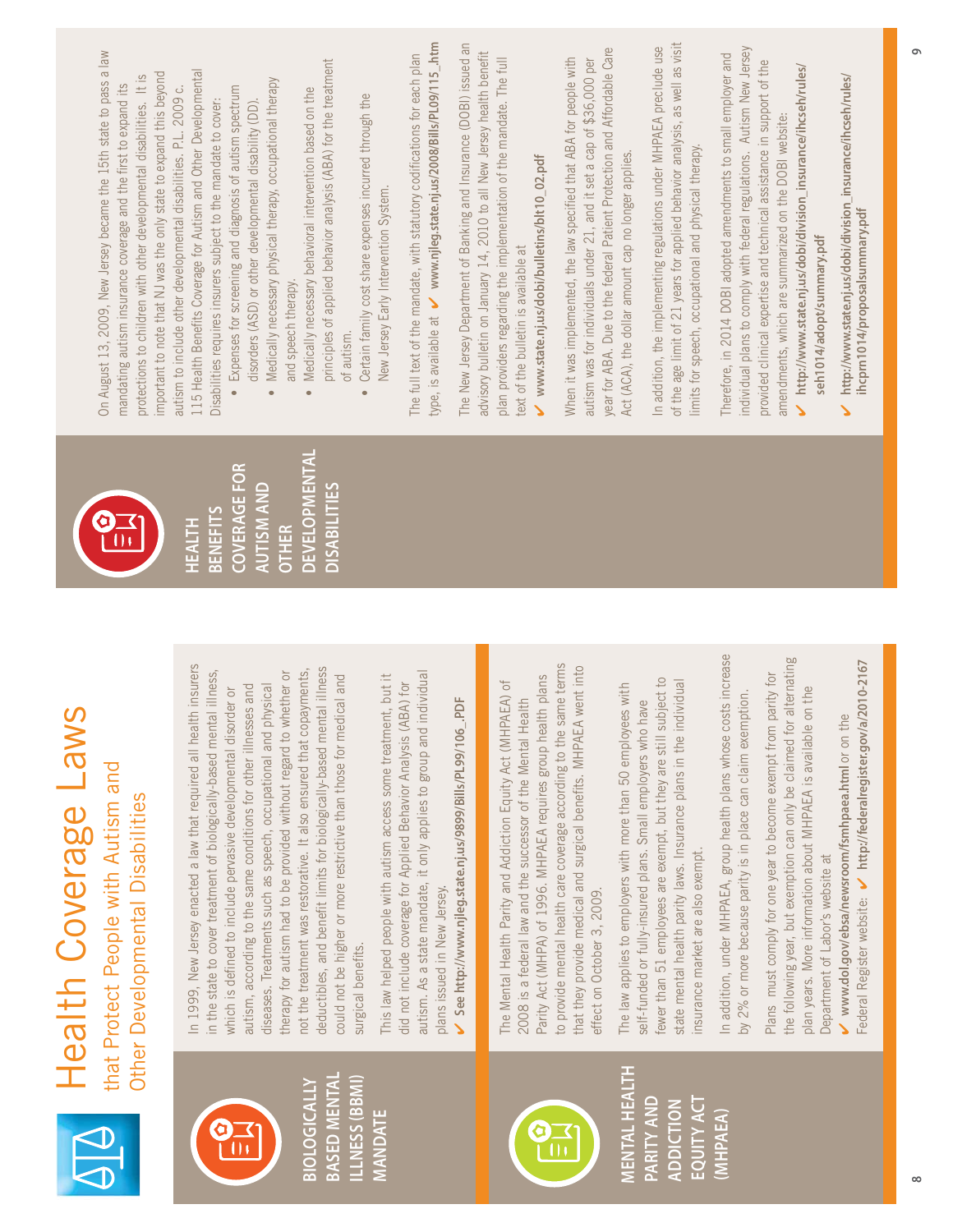|                       | Health Coverage Laws                                                                                                                                                                                                                                                             |                                                                                                                                                                                                                                                                                                                                                                                                 |                             |                                          | <b>Limited Applicability</b> |                                          |
|-----------------------|----------------------------------------------------------------------------------------------------------------------------------------------------------------------------------------------------------------------------------------------------------------------------------|-------------------------------------------------------------------------------------------------------------------------------------------------------------------------------------------------------------------------------------------------------------------------------------------------------------------------------------------------------------------------------------------------|-----------------------------|------------------------------------------|------------------------------|------------------------------------------|
|                       | that Protect People with Autism and<br>Other Developmental Disabilities                                                                                                                                                                                                          |                                                                                                                                                                                                                                                                                                                                                                                                 | of State Insurance Mandates |                                          |                              |                                          |
|                       | including "mental health and substance use disorder services<br>The Patient Protection and Affordable Care Act (PPACA) was<br>enacted in 2010. It includes 10 Essential Health Benefits,                                                                                         | plans issued in New Jersey, the NJ State Health Benefits program and the School Employees'<br>Health Benefits program are subject to the requirements. No other private or public health<br>Because the autism and other DD mandate was passed in New Jersey, only fully-insured<br>Not all health plans are required to comply with New Jersey insurance mandates.<br>plans are subject to it. |                             |                                          |                              |                                          |
| <b>PROTECTION AND</b> | advocates are seeking clarification of "behavioral health treatment"<br>including behavioral health treatment." It is important to note that<br>as it relates to autism and other developmental disabilities for<br>coverage of interventions such as Applied Behavior Analysis. | Because the federal ERISA law supersedes state law, self-funded health plans are exempt<br>exempt; however, the military offers coverage, including ABA benefits, through its health<br>from state insurance regulations. Plans covering federal government employees are also<br>insurance plan, TriCare.                                                                                      |                             |                                          |                              |                                          |
|                       | and habilitative services and devices (services and devices to help<br>Other important essential health benefits include rehabilitative<br>people with injuries, disabilities, or chronic conditions gain or                                                                     | carriers must offer medically necessary applied behavior analysis for children with autism<br>providing health insurance benefits to Federal employees, has determined that all plan<br>In addition, the U.S. Office of Personnel Management (OPM), which is responsible for<br>starting in 2017.                                                                                               |                             |                                          |                              |                                          |
|                       | children at 18 and 24 months; behavioral assessments for children<br>recover mental and physical skills) and preventive health services.<br>For children, preventive services include: autism screening for                                                                      | Some companies with self-funded plans voluntarily provide coverage for autism therapies.<br>Consumers with self-funded insurance plans can ask their plan administrator or employer<br>benefits department if they cover services.                                                                                                                                                              |                             |                                          |                              |                                          |
|                       | ages: 0 to 11 months, 1 to 4 years, 5 to 10 years, 11 to 14 years<br>and 15 to 17 years; and developmental screening for children<br>under age 3.                                                                                                                                | New Jersey, they are eligible for benefits under the autism and other DD mandate.<br>When individuals are covered by a fully-insured plan AND the contract state is                                                                                                                                                                                                                             |                             |                                          |                              |                                          |
|                       |                                                                                                                                                                                                                                                                                  | The autism and other DD mandate does not apply to New Jersey residents whose fully-insured<br>for the coverage of autism treatment. In those cases individuals can obtain coverage under<br>plans are written in another state. However, more and more states have adopted mandates                                                                                                             |                             |                                          |                              |                                          |
|                       |                                                                                                                                                                                                                                                                                  | is written in the state of Pennsylvania can seek coverage for therapies under Pennsylvania's<br>the requirements for that particular state. For example, someone whose fully-insured plan<br>autism insurance mandate for a child with autism. However, most other state mandates<br>do not include developmental disabilities other than autism.                                               |                             |                                          |                              |                                          |
|                       |                                                                                                                                                                                                                                                                                  | Reference Chart of Insurance Laws and Applicability to Plans                                                                                                                                                                                                                                                                                                                                    |                             |                                          |                              |                                          |
|                       |                                                                                                                                                                                                                                                                                  |                                                                                                                                                                                                                                                                                                                                                                                                 | BBMI                        | <b>MHPAEA</b> *                          | Autism &<br>Other DD         | PPACA                                    |
|                       |                                                                                                                                                                                                                                                                                  | NJ Fully-Insured                                                                                                                                                                                                                                                                                                                                                                                | yes                         | (for some group<br>health plans)<br>yes  | yes                          | yes                                      |
|                       |                                                                                                                                                                                                                                                                                  | Medicaid/Medicare                                                                                                                                                                                                                                                                                                                                                                               | <b>DO</b>                   | requirements<br>must comply<br>with some | <b>DO</b>                    | yes                                      |
|                       |                                                                                                                                                                                                                                                                                  | Self-Funded                                                                                                                                                                                                                                                                                                                                                                                     | <b>DU</b>                   | (for some plans)<br>ves                  | ou                           | yes (for non-<br>grandfathered<br>plans) |
|                       |                                                                                                                                                                                                                                                                                  | SHP and SEHB                                                                                                                                                                                                                                                                                                                                                                                    | ou                          | yes                                      | yes                          | yes                                      |

H.

**11**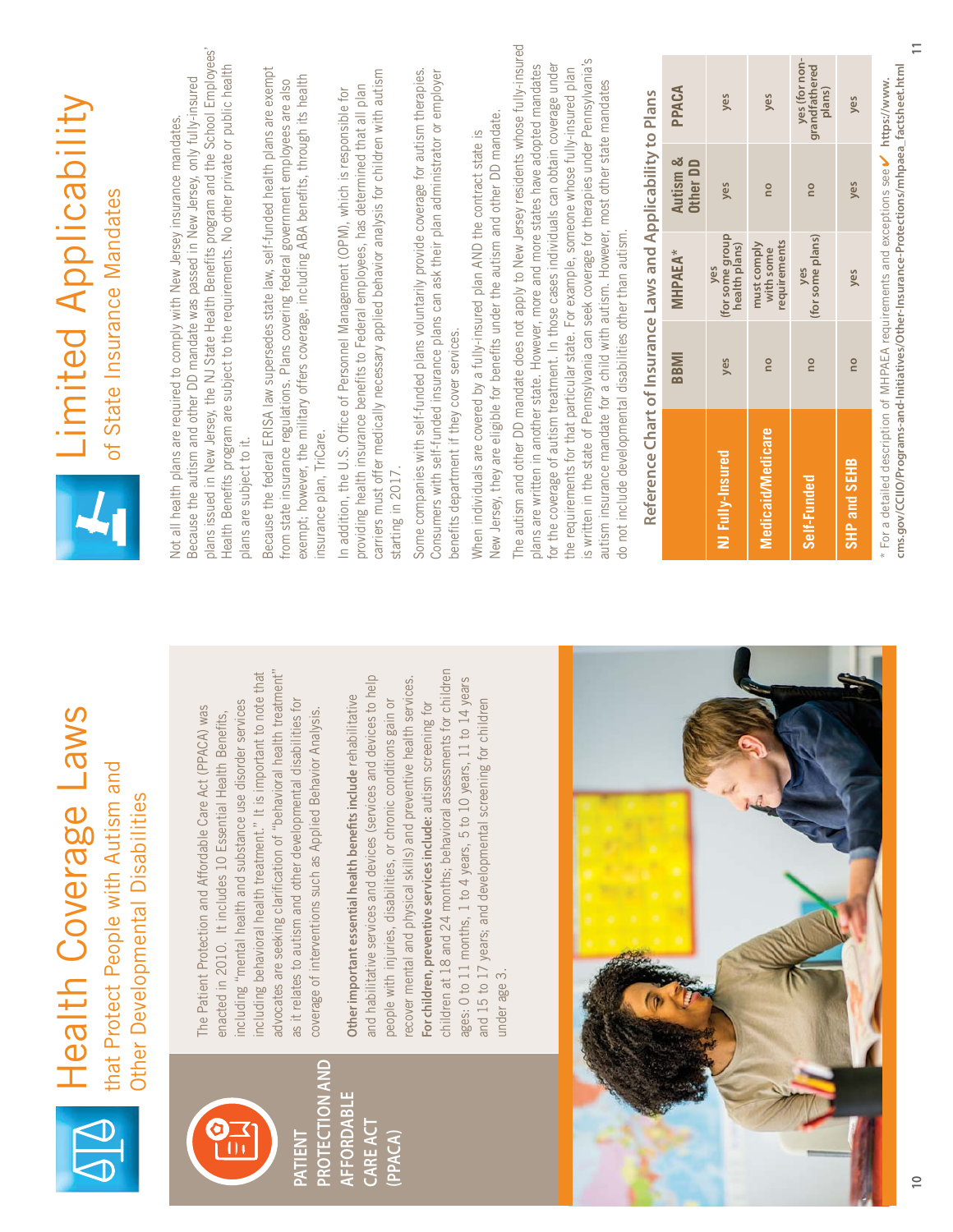| Accessing Benefits<br>Steps to | The Autism and Other DD Mandate requires coverage of speech,<br>In order to be covered, the proposed treatments must meet the<br>occupational, and physical therapy and coverage of Applied<br>Behavior Analysis (ABA) for individuals with autism.<br>carrier's definition of medically necessary. | insurer can request an updated plan every<br>six months to review medical necessity.<br>Once a treatment plan is in place, the<br>PLAN IS AUTHORIZED<br>AFTER A TREATMENT<br>Services are to be delivered in the form of a<br>treatment plan. While there is no standard<br>format for a treatment plan, certain<br><b>TREATMENT PLAN</b><br><b>DEVELOPING A</b> | An exception would be if the insurer and<br>treating physician agree to review the<br>treatment plan more frequently.<br>A treatment plan must include:<br>elements are required under the law.<br>as long as they                                                       | <b>WHAT IS MEDICALLY</b><br>Diagnosis                                                                                                                                                                             | Determines whether or not a<br>treatment will be covered<br>$\mathcal{O}$ Defined by the health plan<br>NECESSARY?<br>Proposed treatment<br>by type, frequency<br>and duration                                                                                                                     | <b>WHATIS MEDICALLY</b><br>HOW DO I FIND OUT<br>Anticipated outcomes<br>stated as goals                                                                                                                                                                                                           | NECESSARY<br>Insurer's website<br>Frequency by which<br>the treatment plan<br>will be updated<br>DISORDER (ASD)<br><b>IS WITH AUTISM</b><br><b>SPECTRUM I</b><br><b>NDIVIDUA</b> |
|--------------------------------|-----------------------------------------------------------------------------------------------------------------------------------------------------------------------------------------------------------------------------------------------------------------------------------------------------|------------------------------------------------------------------------------------------------------------------------------------------------------------------------------------------------------------------------------------------------------------------------------------------------------------------------------------------------------------------|--------------------------------------------------------------------------------------------------------------------------------------------------------------------------------------------------------------------------------------------------------------------------|-------------------------------------------------------------------------------------------------------------------------------------------------------------------------------------------------------------------|----------------------------------------------------------------------------------------------------------------------------------------------------------------------------------------------------------------------------------------------------------------------------------------------------|---------------------------------------------------------------------------------------------------------------------------------------------------------------------------------------------------------------------------------------------------------------------------------------------------|----------------------------------------------------------------------------------------------------------------------------------------------------------------------------------|
|                                |                                                                                                                                                                                                                                                                                                     | Developmental Disabilities Mandate<br>Treatments Covered<br>Under the Autism and Other                                                                                                                                                                                                                                                                           | meet the carrier's criteria for medical necessity. While ABA is widely considered to be an<br>Under the mandate, individuals with autism spectrum disorder (ASD) can be covered for<br>Applied Behavior Analysis (ABA) and related structured behavior programs,<br>ABA: | as a mental health benefit, as it was classified as an "educational intervention" or as an<br>effective, evidence-based treatment for autism spectrum disorders, ABA was excluded<br>"investigational" treatment. | the individual's need is determined to be medically necessary by the plan carrier. Initial<br>Treatment for speech, occupational and physical therapy is also eligible for coverage, if<br>treatment cannot automatically be denied on the basis that it is non-restorative. (For<br>SPEECH/OT/PT: | eligible.) Ongoing coverage would be subject to a review of whether treatment continues<br>therapy services in the same way that someone who lost speech due to injury would be<br>example, someone with autism who has never spoken may be eligible to begin speech<br>to be medically necessary | In addition, certain expenses for the family cost share<br>NJEIS COST SHARE:                                                                                                     |

incurred through the New Jersey Early Intervention System incurred through the New Jersey Early Intervention System (NJEIS) are reimbursable under the mandate. If the cost (NJEIS) are reimbursable under the mandate. If the cost benefit from coverage of therapies, and does not reduce cost share directly to NJEIS and then submit a claim to benefit from coverage of therapies, and does not reduce therapy, physical therapy or ABA, families can pay their therapy, physical therapy or ABA, families can pay their cost share directly to NJEIS and then submit a claim to their plan carrier forreimbursement. This is a separate their plan carrier forreimbursement. This is a separate share is associated with speech therapy, occupational share is associated with speech therapy, occupational the services that the individual can receive privately. the services that the individual can receive privately.

**Treating physician's** 

Treating physician's

**CAN BE COVERED FOR: Applied Behavior Analysis**

**Applied Behavior Analysis** CAN BE COVERED FOR:

**Speech Therapy Occupational Therapy Physical Therapy**

Speech Therapy

Occupational Therapy Physical Therapy

 **Parents/providers can contact insurer for a copy of the medical necessity** 

 $\mathcal V$  Parents/providers can<br>contact insurer for a copy

*<u><b>Signature*</u>

signature

 **criteria**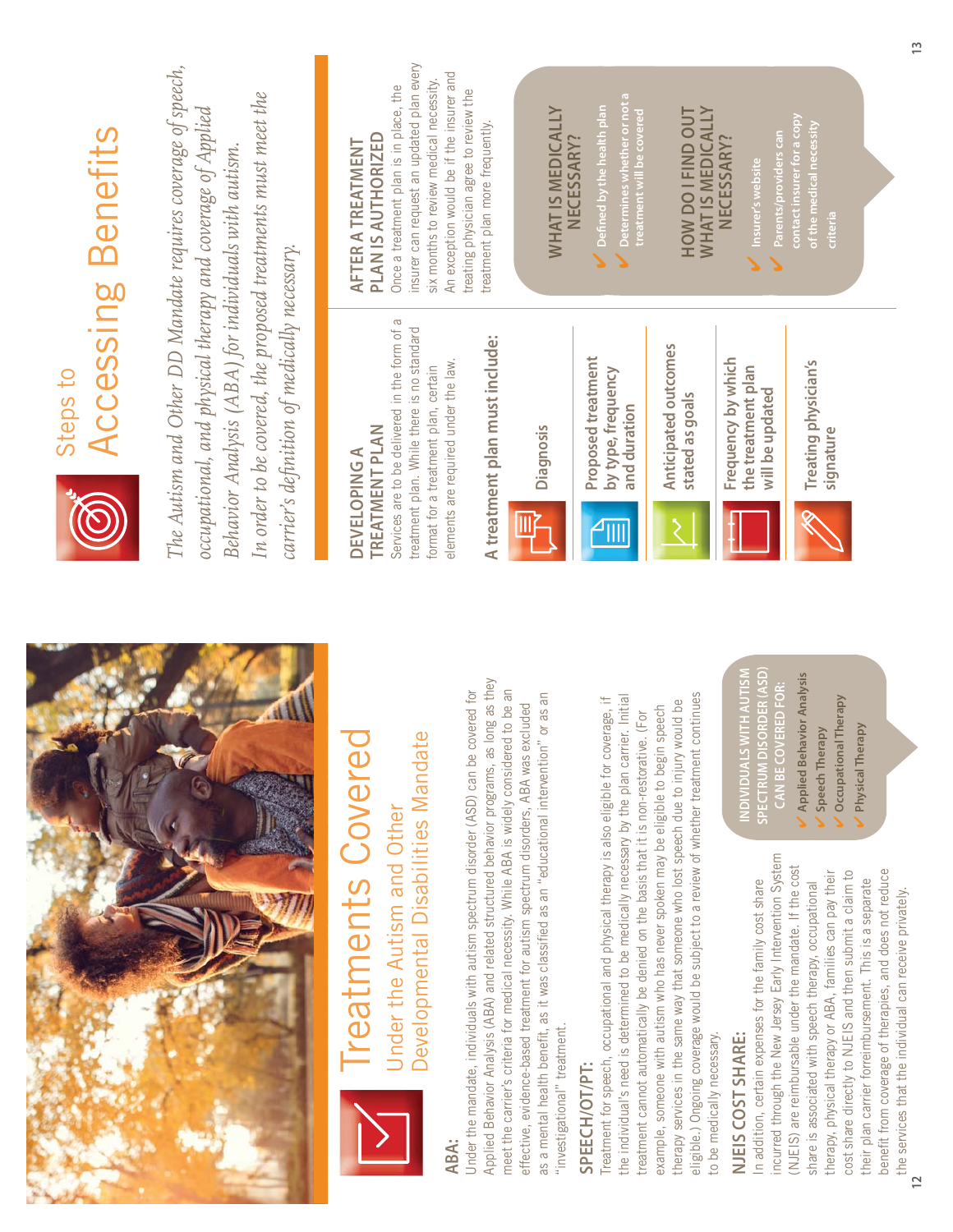

Collaboration **Collaboration Parent and**  Parent and **Provider** 





Get confirmation **Get confirmation in writing** 



**Take notes when customer service**  Take notes when customer service representative speaking to a **speaking to a representative**



**MAXIMIZING BENEFITS THROUGH PARENT AND**  MAXIMIZING BENEFITS THROUGH PARENT AND **PROVIDER COLLABORATION**  PROVIDER COLLABORATION

Treatment providers can play an important part in ensuring that families Treatment providers can play an important part in ensuring that families parents and providers can contact the insurer for a copy of the criteria. parents and providers can contact the insurer for a copy of the criteria. insurers' medical necessity criteria for the screening and treatment of insurers' medical necessity criteria for the screening and treatment of receive coverage for needed services by being knowledgeable about receive coverage for needed services by being knowledgeable about All insurers make this information available on their website, or All insurers make this information available on their website, or ASD and other DD. With this knowledge, the provider can better ASD and other DD. With this knowledge, the provider can better determine if their proposed treatment plan will be authorized. determine if their proposed treatment plan will be authorized.

alone should not be considered confirmation that services will be covered. alone should not be considered confirmation that services will be covered Any time a determination of benefits is made, parents or professionals Any time a determination of benefits is made, parents or professionals should request that the information be put in writing. A phone inquiry should request that the information be put in writing. A phone inquiry

representative you speak with about benefits. Parents may also be able to so that they and the treatment providers can communicate with the same representative you speak with about benefits. Parents may also be able to ask for a case manager at the insurance company to be assigned to them so that they and the treatment providers can communicate with the same It is also helpful to take notes whenever you speak to a customer service ask for a case manager at the insurance company to be assigned to them It is also helpful to take notes whenever you speak to a customer service representative and to obtain the name or identification number of any representative and to obtain the name or identification number of any person regarding coverage questions. person regarding coverage questions.

explanation of benefits (EOB) forms from the insurer, as well as all written explanation of benefits (EOB) forms from the insurer, as well as all written important to keep an insurance file. Keep all documents chronologically important to keep an insurance file. Keep all documents chronologically notes from conversations with insurance representatives and treatment notes from conversations with insurance representatives and treatment arranged, starting with the most recent. Important documents include arranged, starting with the most recent. Important documents include copies of treatment plans, written determinations of benefits from the copies of treatment plans, written determinations of benefits from the insurance provider, copies of receipts for any out-of-pocket expenses, providers. Having these records readily accessible is necessary in the providers. Having these records readily accessible is necessary in the insurance provider, copies of receipts for any out-of-pocket expenses, Just as parents keep an educational file for their child, it is equally Just as parents keep an educational file for their child, it is equally event of a disagreement or when filing an appeal. event of a disagreement or when filing an appeal.

Most major insurers also provide member services and provider services Most major insurers also provide member services and provider services online, including access to claim payment information, explanation of online, including access to claim payment information, explanation of benefits, and other information. benefits, and other information.



### Providers and providers and Credentialing Credentialing More on ABA **Nore on ABA**

mission as "to develop, promote, and implement an international certification program for mission as "to develop, promote, and implement an international certification program for Although the State of New Jersey does not currently require a license to practice applied Although the State of New Jersey does not currently require a license to practice applied national standards for boards that grant professional credentials." The BACB defines its national standards for boards that grant professional credentials." The BACB defines its through the Behavior Analyst Certification Board®, Inc. (BACB®), which "adheres to the through the Behavior Analyst Certification Board®, Inc. (BACB®), which "adheres to the behavior analysis (ABA), some practitioners complete a voluntary certification program behavior analysis (ABA), some practitioners complete a voluntary certification program behavior analyst practitioners." behavior analyst practitioners."

criteria for the credentialing process that are designed to meet: **criteria for the credentialing process that are designed to meet: The BACB has established uniform content, standards, and**  The BACB has established uniform content, standards, and

| PRACTICE<br><b>THE BEST</b>             | behavior analysis<br>standards of the<br>and ethical<br>profession |
|-----------------------------------------|--------------------------------------------------------------------|
| <b>THE ACCEPTED</b><br><b>STANDARDS</b> | certification<br>for national<br>programs                          |
| STANDARDS<br>THE LEGAL                  | established through<br>state, federal and<br>case law              |

Behavior Analyst (BCaBA). The BACB also offers a Registered Behavior Technician (RBT) Behavior Analyst (BCaBA). The BACB also offers a Registered Behavior Technician (RBT) Doctoral (BCBA-D), Board Certified Behavior Analyst (BCBA), Board Certified Assistant Professional certifications offered by the BACB are: Board Certified Behavior Analyst – Doctoral (BCBA-D), Board Certified Behavior Analyst (BCBA), Board Certified Assistant Professional certifications offered by the BACB are: Board Certified Behavior Analyst designation. visit www.bacb.com **visit www.bacb.com** designation.

benefits if the services were "administered directly by or under the direct supervision of In its bulletin to insurers, DOBI advises carriers to consider ABA services as eligible for benefits if the services were "administered directly by or under the direct supervision of n its bulletin to insurers, DOBI advises carriers to consider ABA services as eligible for Behavior Analyst (BCBA)." This means some aspects of an ABA treatment plan may be Behavior Analyst (BCBA)." This means some aspects of an ABA treatment plan may be provided by a staff member without these credentials, as long as the overall program is provided by a staff member without these credentials, as long as the overall program is as either: a Board Certified Behavior Analyst - Doctoral (BCBA-D); or a Board Certified as either: a Board Certified Behavior Analyst - Doctoral (BCBA-D); or a Board Certified an individual who is credentialed by the national Behavior Analyst Certification Board an individual who is credentialed by the national Behavior Analyst Certification Board developed and supervised by a credentialed individual. developed and supervised by a credentialed individual.



**The BACB defines its mission as "to develop,**  The BACB defines its mission as "to develop, **certification program for behavior analyst promote, and implement an international**  certification program for behavior analyst promote, and implement an international practitioners." **practitioners."**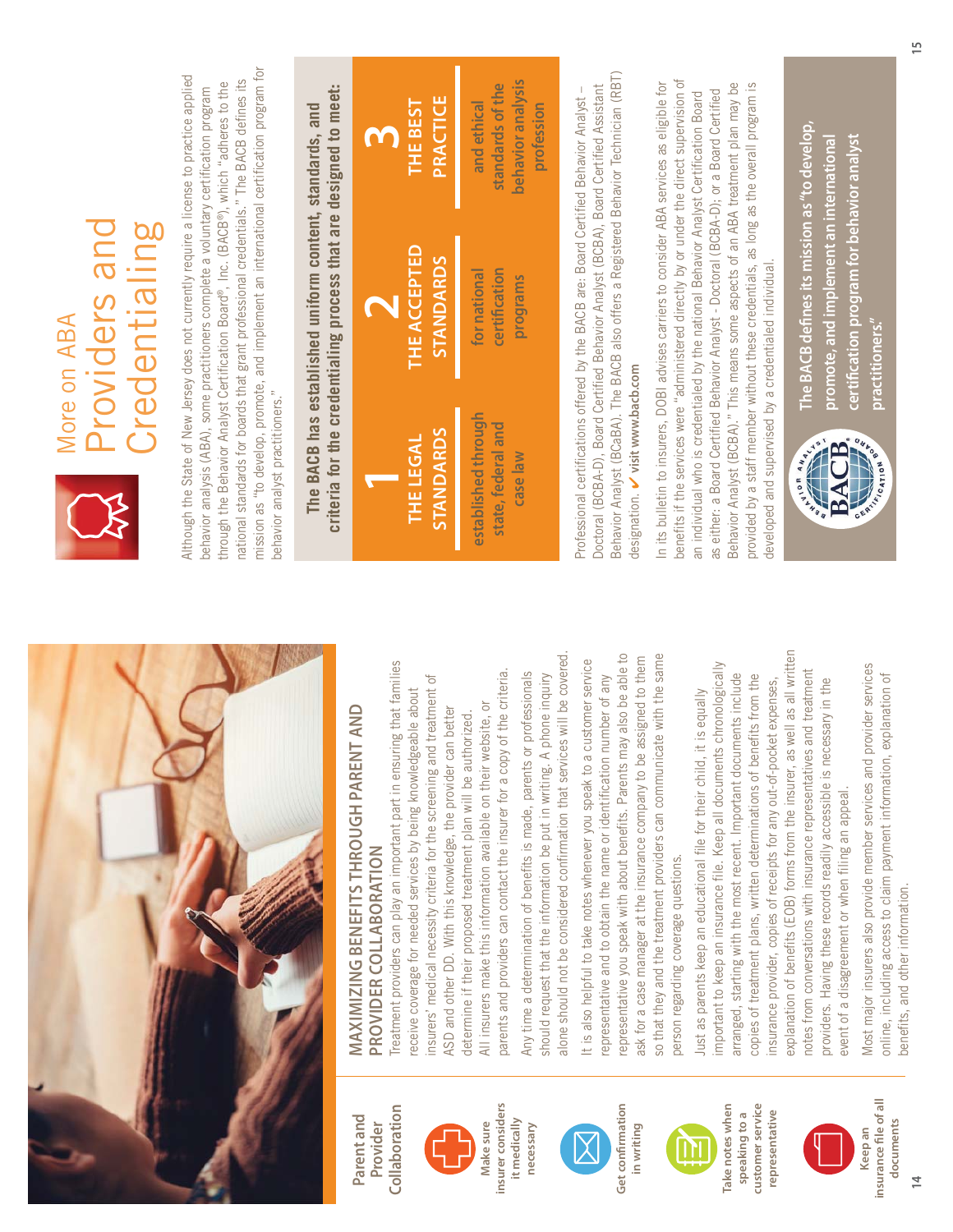| for Additional Help or Information<br>Resources | state's most valued and reliable resource for referrals,<br>insurance mandate, contact Autism New Jersey, the<br>services and the latest information about autism.<br>If you have additional questions related to your<br>eligibility or specific services under the autism<br>Autism"<br><b>AUTISM NEW JERSEY</b> | The Helpline is a valuable and reliable resource for up-to-date information about autism<br>important information about autism treatment and services available in New Jersey.<br>Our 800.4.AUTISM Helpline provides families and professionals with specific and<br>and often acts as the first line of support for parents as well as a starting point for<br>navigating services in the state of New Jersey. | guidance to parents and providers about healthcare coverage options and how to maximize<br>benefits. A section of our website is dedicated to health coverage and autism and includes<br>coverage, Autism New Jersey has made health insur-<br>ance advocacy a priority. Our Helpline staff provides<br>Because many families continue to face barriers to<br>carrier-specific contact information for parent and provider inquiries:<br>Inttp://www.autismnj.org/insurance<br>Health Insurance | Our public policy team, informed by input from families and providers, leads a workgroup<br>of providers and insurance carriers to resolve systemic issues.<br>http://www.autismnj.org/public-policy/health_insurance                                                                                                                                                                                                                                        | STATEWIDE PARENT ADVOCACY NETWORK - SPAN                                                      | For information and assistance on education, health/mental health,<br>contact the Statewide Parent Advocacy Network at 800.654.SPAN.<br>human services, and other supports for children and families,                                                                                     |
|-------------------------------------------------|--------------------------------------------------------------------------------------------------------------------------------------------------------------------------------------------------------------------------------------------------------------------------------------------------------------------|-----------------------------------------------------------------------------------------------------------------------------------------------------------------------------------------------------------------------------------------------------------------------------------------------------------------------------------------------------------------------------------------------------------------|-------------------------------------------------------------------------------------------------------------------------------------------------------------------------------------------------------------------------------------------------------------------------------------------------------------------------------------------------------------------------------------------------------------------------------------------------------------------------------------------------|--------------------------------------------------------------------------------------------------------------------------------------------------------------------------------------------------------------------------------------------------------------------------------------------------------------------------------------------------------------------------------------------------------------------------------------------------------------|-----------------------------------------------------------------------------------------------|-------------------------------------------------------------------------------------------------------------------------------------------------------------------------------------------------------------------------------------------------------------------------------------------|
|                                                 |                                                                                                                                                                                                                                                                                                                    | Denials and Appeals<br>migl;                                                                                                                                                                                                                                                                                                                                                                                    | THERE ARE GENERALLY<br>APPEALS PROCESS:<br>3 STAGES OF THE<br>nternal appeal<br>nternal appeal<br>may have determined that a service was not medically necessary<br>can be denied for various reasons. For example, the health plan<br>Claims for health benefits submitted by individuals or providers<br>or was excluded from the plan benefits, or they did not receive<br>Regardless of the type of plan, consumers have the right to<br>enough documentation to process the claim.         | External appeal that<br>s submitted to a<br>eutral party<br>self-funded, etc.), there are generally three stages: two internal<br>appeals, and if both appeals are unsuccessful, a third external<br>appeal a denial or other adverse decision. While the specifics<br>appeal that is submitted to a neutral party. Individual plans<br>of the appeals process depend on the plan (fully-insured<br>have one internal appeal and then go to external appeal. | In all cases, there are time frames that must be followed for each stage of appeal - for both | to the New Jersey Department of Banking and Insurance. A detailed guide to the process is<br>letermination.<br>Persons covered by fully-insured plans in New Jersey can direct their stage three appeals<br>the consumer filing the appeal as well as for the plan to review and make a d |

V http://www.communitycatalyst.org/resources/tools/consumer-complaints-toolkit **http://www.communitycatalyst.org/resources/tools/consumer-complaints-toolkit** Community Catalyst has a consumer complaints toolkit found at Community Catalyst has a consumer complaints toolkit found at

available on their website:

available on their website:

 $\checkmark$  http://www.state.nj.us/dobi/division\_consumers/insurance/appealcomplaintguide.pdf **http://www.state.nj.us/dobi/division\_consumers/insurance/appealcomplaintguide.pdf** A guide to filing claims and appeals for employees covered by self-funded plans is available

A guide to filing claims and appeals for employees covered by self-funded plans is available

**SPAN** 

on the Employee Benefits Security Administration website:

on the Employee Benefits Security Administration website:

 $\checkmark$  http://www.state.nj.us/dobi/division\_consumers/insurance/appealcomplaintguide.pdf **http://www.state.nj.us/dobi/division\_consumers/insurance/appealcomplaintguide.pdf**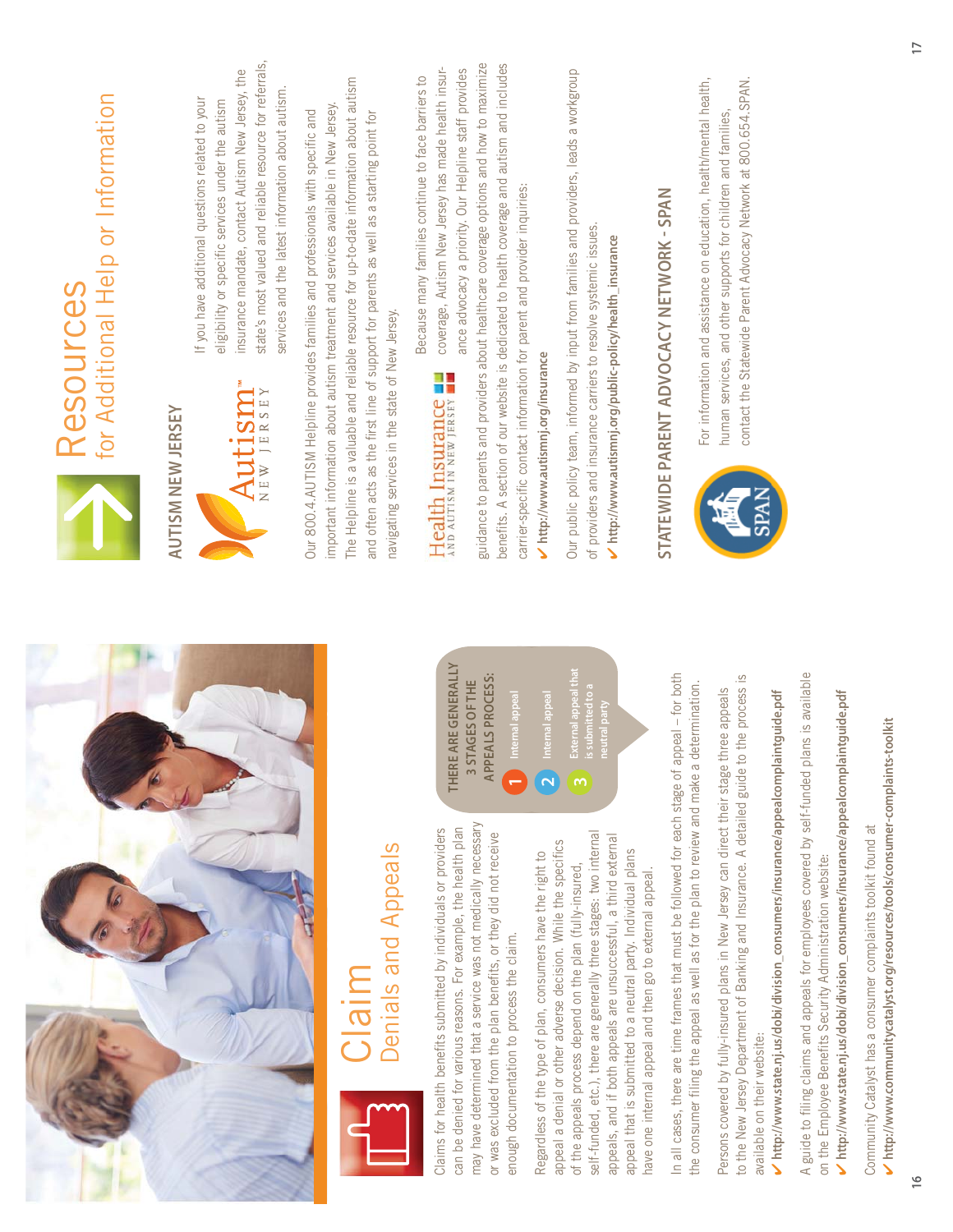

# Additionally,<br>you can refer to the following you can refer to the following Additionally, resources:

# **THE INSURANCE PROVIDER**  THE INSURANCE PROVIDER

management of ASD and other DD, including medical necessity criteria and your specific management of ASD and other DD, including medical necessity criteria and your specific You can also refer to your member handbook, which will include information on coverage You can also refer to your member handbook, which will include information on coverage benefits. These are available online or you can contact your insurer to request a copy. benefits. These are available online or you can contact your insurer to request a copy. Contact insurers directly regarding medical policies related to the evaluation and Contact insurers directly regarding medical policies related to the evaluation and for ASD and other DD. for ASD and other DD.

## **FAMILY TO FAMILY HEALTH INFORMATION**  FAMILY TO FAMILY HEALTH INFORMATION **CENTER FAMILY VOICESNJ CENTER @ FAMILY VOICES-NJ**

healthcare and other services for children, youth and young adults with special healthcare healthcare and other services for children, youth and young adults with special healthcare promote positive health and wellness for their children. Family Voices-NJ, affiliated with promote positive health and wellness for their children. Family Voices-NJ, affiliated with National Family Voices, works to "keep families at the center of children's healthcare." National Family Voices, works to "keep families at the center of children's healthcare."  $\checkmark$  http://www.spanadvocacy.org/content/family-family-health-information-center-fami **http://www.spanadvocacy.org/content/family-family-health-information-center-fami**  needs and their families, and to support families in their parenting and advocacy to needs and their families, and to support families in their parenting and advocacy to The Family to Family Health Information Center works to enhance access to quality The Family to Family Health Information Center works to enhance access to quality SPAN is the Family Voices State Affiliate Organization for National Family Voices. SPAN is the Family Voices State Affiliate Organization for National Family Voices. **ly-voices-nj**

### THE NEW JERSEY DEPARTMENT OF **THE NEW JERSEY DEPARTMENT OF**  BANKING AND INSURANCE (DOBI) **BANKING AND INSURANCE DOBI**

DOBI provides information on its website to assist consumers in insurance-related matters, DOBI provides information on its website to assist consumers in insurance-related matters, including an Appeal and Complaint Guide including an Appeal and Complaint Guide

 $\checkmark$  http://www.state.nj.us/dobi/division\_consumers/insurance/appeal.complaintguide.pdf **http://www.state.nj.us/dobi/division\_consumers/insurance/appealcomplaintguide.pdf** For New Jersey insurance plans, DOBI reviews benefit disputes where the dispute concerns For New Jersey insurance plans, DOBI reviews benefit disputes where the dispute concerns whether or how the policy covers a service or supply as well as medical necessity disputes. whether or how the policy covers a service or supply as well as medical necessity disputes.  $\checkmark$  http://www.state.nj.us/dobi/consumer.htm **http://www.state.nj.us/dobi/consumer.htm**

# Notes: